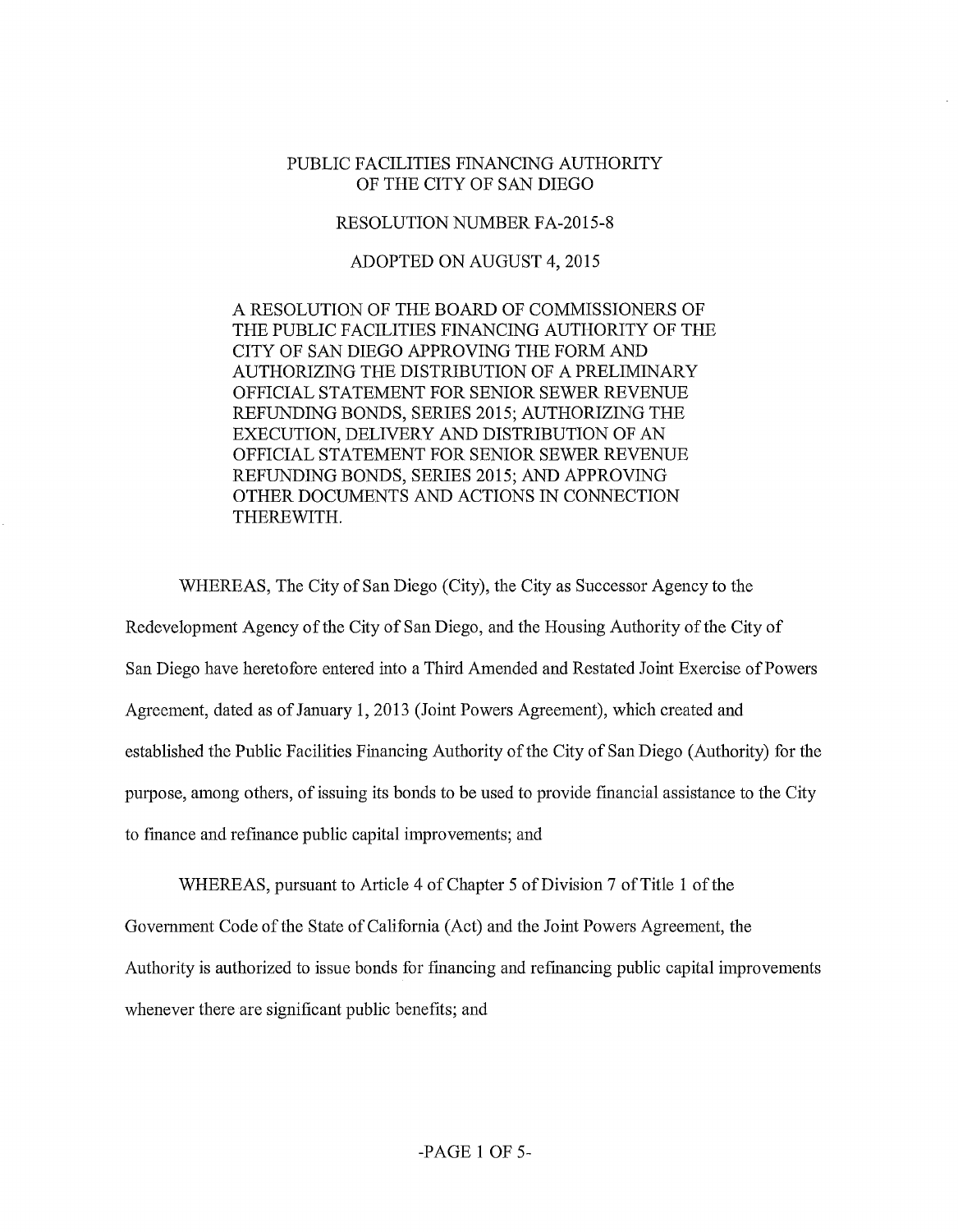WHEREAS, the Authority has previously issued and currently has outstanding \$378,115,000 aggregate principal amount of its Senior Sewer Revenue Bonds, Series 2009A, \$435,490,000 aggregate principal amount of its Sewer Revenue Refunding Bonds, Series 2009B, and \$161,930,000 aggregate principal amount of its Sewer Revenue Refunding Bonds, Series 2010A (collectively, Outstanding Senior Sewer Bonds), which were issued pursuant to an Indenture dated as of May 1, 2009 (Original Indenture), supplemented by a First Supplemental Indenture dated as of June 1, 2009 and a Second Supplemental Indenture dated as of April1, 2010 (the Original Indenture, as so supplemented, is referred to herein as the Indenture), each by and between the Authority and the trustee referred to therein (Trustee), to finance and refmance various components of the City's wastewater system; and

WHEREAS, the California State Water Resources Control Board (Water Control Board) has previously provided the City several loans to finance various components of the Wastewater System (collectively, Outstanding SRF Loans); and

WHEREAS, the Authority and the City have determined to (i) advance refund all or a portion of the Outstanding Senior Sewer Bonds, and/or (ii) current refund all or a portion of the Outstanding SRF Loans, through the issuance by the Authority of its Senior Sewer Revenue Refunding Bonds (Senior Sewer Revenue Refunding Bonds) when the opportunity is presented to lower financing costs; and

WHEREAS, pursuant to Resolution Number FA-2015-7, the Authority has authorized and approved the issuance and sale by the Authority of the Senior Sewer Revenue Refunding Bonds, which shall be designated as Public Facilities Financing Authority of the City of San Diego Senior Sewer Revenue Refunding Bonds, Series 2015 (Series 2015 Bonds); and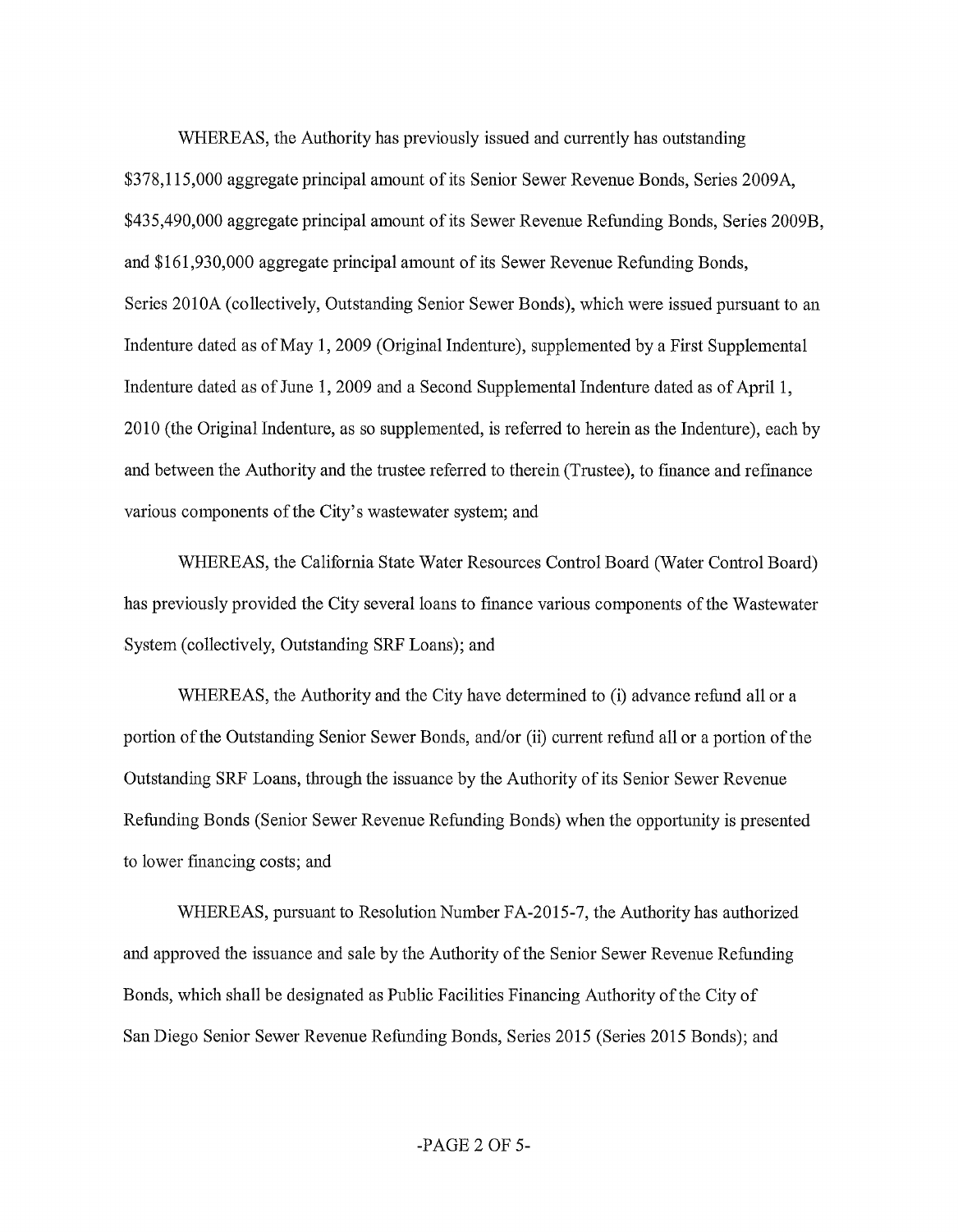WHEREAS, in order to, market and sell the Series 2015 Bonds, it is necessary that the Authority authorize and approve the distribution of a preliminary official statement and the execution, delivery and distribution of an official statement relating to the Series 2015 Bonds; and

WHEREAS, there has been presented to this meeting a proposed form of preliminary official statement for the Series 2015 Bonds (Preliminary Official Statement), which the underwriters for the Series 2015 Bonds (Underwriters) will use in marketing the Series 2015 Bonds; and

WHEREAS, the Authority is authorized to undertake all of the actions described in this Resolution pursuant to the Constitution and applicable laws of the State of California; NOW, THEREFORE,

BE IT RESOLVED by the Board of Commissioners of the Public Facilities Financing Authority of the City of San Diego as follows:

Section 1. The Authority hereby finds and determines that the statements set forth above in the recitals to this Resolution are true and correct.

Section 2. The form and content of the proposed Preliminary Official Statement substantially in the form presented to and considered at this meeting, are hereby approved, with such changes thereto as any Chair of the Authority or Vice Chair of the Authority and each of them or any oftheir respective designees (each, an Authorized Signatory) may require or approve, such approval to be conclusively evidenced by the execution of the certificate described below by an Authorized Signatory. Each Authorized Signatory is hereby severally authorized and directed, for and in the name of and on behalf of the Authority, to execute and deliver an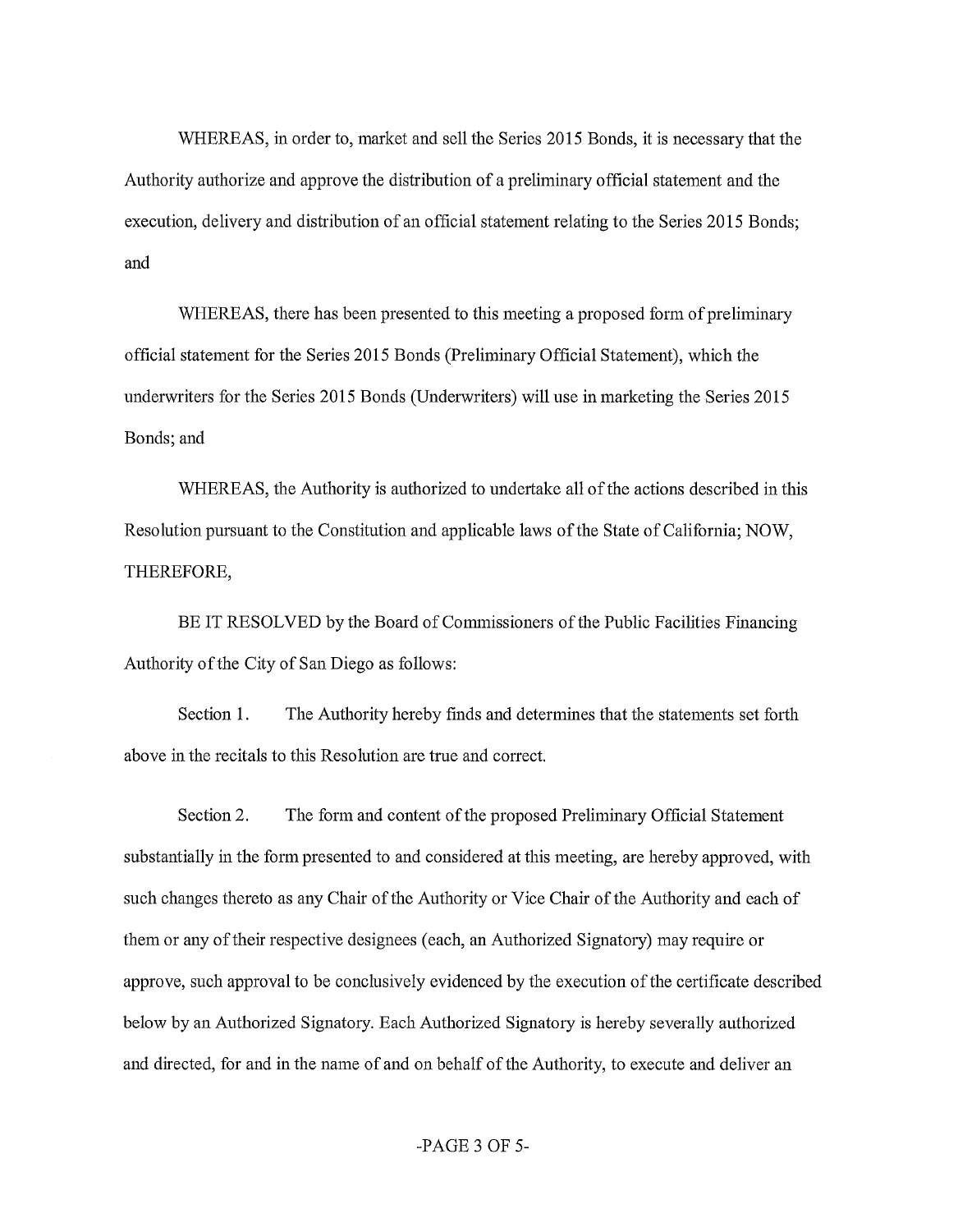official statement with respect to the Series 2015 Bonds (Official Statement), in substantially the form of the final Preliminary Official Statement, with such changes thereto as such Authorized Signatory executing and delivering such document shall determine to be necessary and desirable and shall require or approve and believes to be in the best interests of the Authority and the City, such requirement or approval to be conclusively evidenced by the execution and delivery thereof. The use and distribution of electronic or physical copies of the Preliminary Official Statement and the Official Statement to persons who may be interested in the purchase of Series 2015 Bonds is hereby authorized and approved. Each Authorized Signatory, acting alone, is hereby authorized to certify on behalf of the Authority that the Preliminary Official Statement is deemed final as of its date, within the meaning ofRule 15c2-12 promulgated by the Securities and Exchange Commission (except for the omission of certain information as permitted by such Rule) (15c2-12 Certificate).

Section 3. All actions heretofore taken by any Authorized Signatory or by any officers, employees, agents or directors of the Authority in connection with or related to the Preliminary Official Statement or the Official Statement, are hereby approved, confirmed and ratified. Any Authorized Signatory, the Secretary of the Authority, the General Counsel to the Authority and any other officers, employees, agents and directors of the Authority are, and each of the foregoing acting alone or through their specified designee, is hereby authorized and directed, for and in the name and on behalf of the Authority, to do any and all things, take any and all actions, and execute and deliver such documents, agreements and certificates, which they, or any of them, may deem necessary or advisable to effectuate the purposes of this Resolution and to consummate the transactions authorized hereby. In addition, any Authorized Signatory is hereby authorized to approve additions and changes to the Preliminary Official Statement, as any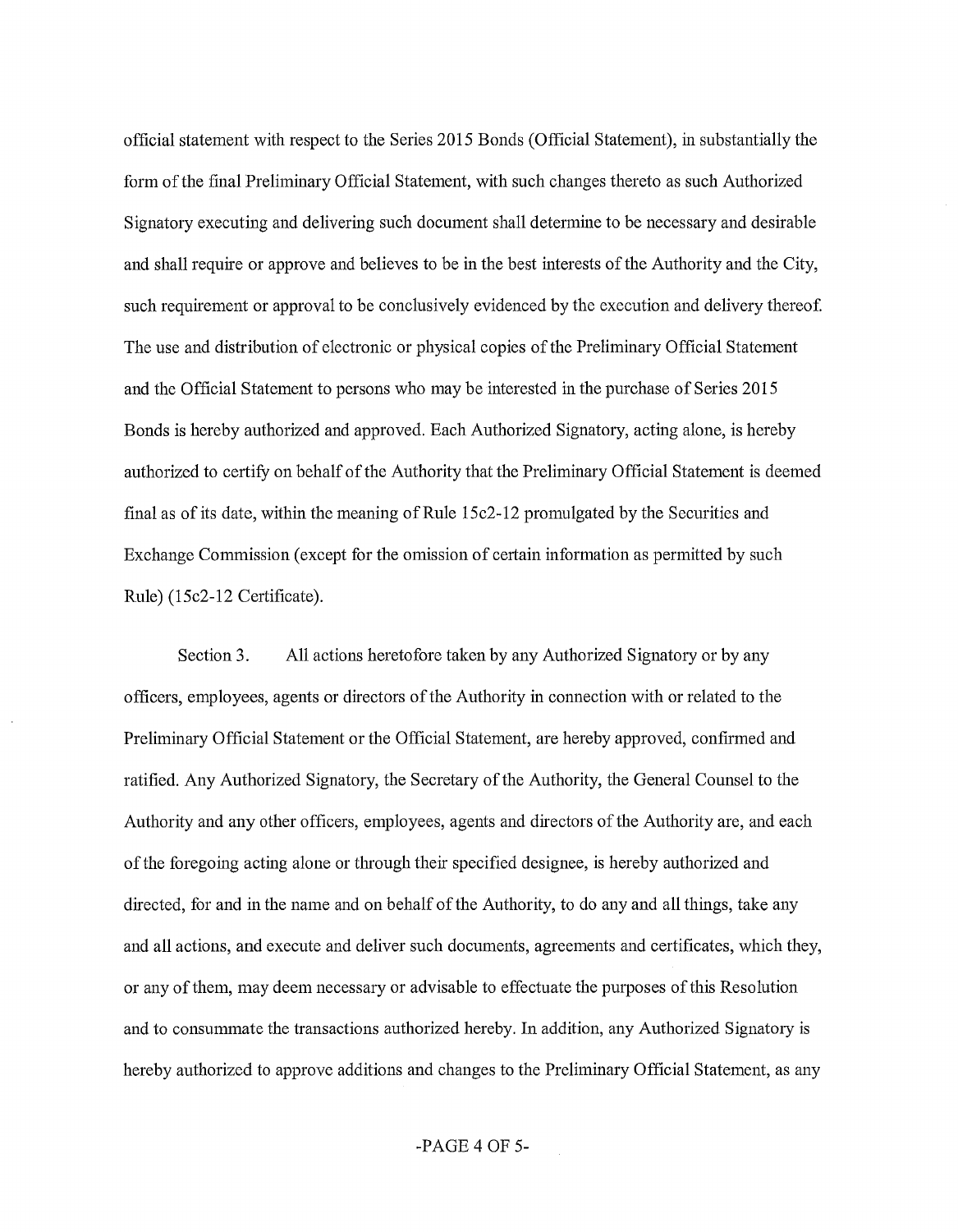Authorized Signatory shall determine are necessary or desirable and shall require or approve and that such Authorized Signatory believes to be in the best interests of the Authority, such determination shall be conclusively evidenced by the execution and delivery of the 15c2-12 Certificate.

Section 4. This Resolution shall take effect immediately upon its adoption.

[Remainder of Page Left Intentionally Blank]

 $\sim$